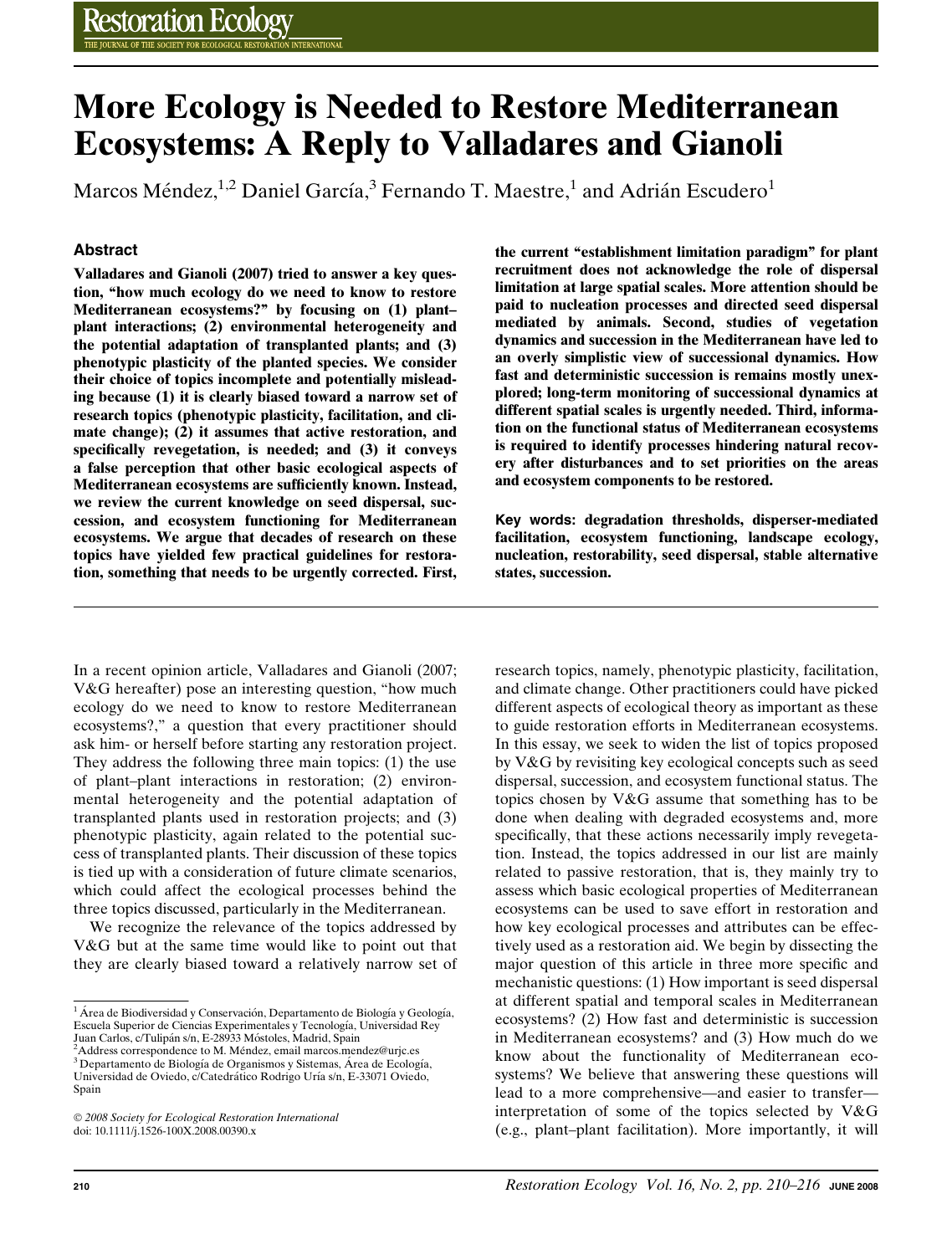shed light on additional topics as relevant as those selected by V&G on an objective basis, as reflected by previous reviews of the ecological basis of restoration practice (Holmes & Richardson 1999; Falk et al. 2006; Walker et al. 2007). Our aim was also to show that there are further gaps in our knowledge of Mediterranean ecosystems that need to be filled if we want to provide guidelines to restore them that are both ecologically sound and effective.

#### The Role of Seed Dispersal in Restoration

Propagule input plays a pivotal role in the restoration of degraded habitats and impoverished plant communities (Honnay et al. 2002). Mediterranean-based ecologists have greatly contributed to the study of seed dispersal, especially by animals (e.g., Herrera 1995 and references therein), but, paradoxically, and contrary to what happened in other bioregions such as the tropics (e.g., Holl et al. 2000; Martínez-Garza & Howe 2003), little of this knowledge has been effectively transferred to conservation and restoration practices in these environments (but see Tellería et al. 2005). Early studies pointed to a supposed role of seed disperser animals as ''habitat shapers'' in Mediterranean systems (Herrera 1985), resulting from their ability to generate nonrandom distributions of plant propagules within the landscape. However, this idea was subsequently called into question by the development of the "establishment limitation paradigm," that is, the common assumption that plant recruitment in Mediterranean habitats, contrary to temperate and tropical ones, is more limited by the availability of microsites for establishment than by the availability of seeds. In other words, typically Mediterranean postdispersal factors, such as summer drought, act as strong establishment bottlenecks overshadowing the effects of seed dispersal, and determining ultimately that the sites receiving more seeds are not necessarily those promoting effective recruitment (e.g., Herrera et al. 1994; Rey & Alcántara 2000; García 2001). In this context, our aim here was to identify a (nonexhaustive) list of key concepts addressing why seed dispersal matters for restoration in Mediterranean ecosystems. At the same time, we seek to highlight how the establishment limitation paradigm weakens when considering the mechanistic role of seed dispersal over large-scales, such as the temporal extent of ecological succession and the spatial extent of the landscape.

First, we must consider that seed dispersal by animals is probably the main mechanism behind the nucleation processes occurring in natural succession in degraded lands, such as abandoned old-fields. By nucleation, we mean the spontaneous occurrence of vegetation clumps or ''recruitment foci'' spatially associated to preexisting structures, such as crop trees in abandoned orchards (e.g., olive and carob trees; Debussche & Isenmann 1994; Verdú & García-Fayos 1996; Pausas et al. 2006). Nucleation results first from a "perch effect," that is, the quantitative effect

of the disproportionate deposition of seeds under a preexisting structure that is used by seed dispersers (mostly frugivorous birds) as a perch for resting or feeding (Debussche & Isenmann 1994; Pausas et al. 2006). Second, nucleation emerges from the improvement of environmental conditions for seedling establishment under the perch, that is, from a facilitation process driven by the preexisting structure acting as a nurse-plant (e.g., by enhancing soil humidity and nutrients or by providing protection against herbivores; Verdú & García-Fayos 1996; Maestre et al. 2003; Pausas et al. 2006). The consequence of this process of disperser-mediated facilitation, which leads to the aggregation of seedlings and juveniles of woody plants on nucleation foci, is an accelerated succession, as it mostly drives to the early appearance of late-successional species (e.g., Rhamnus lycioides and Pistacia lentiscus in abandoned carob orchards; Verdú & García-Fayos 1996; Pausas et al. 2006). The consideration of plant–plant facilitation as a process frequently linked to nonrandom seed dispersal by animals offers a tool for restoration more robust than the classical facilitation concept because it identifies the perch effect as a first determinant, and natural driver, of propagule input toward nurse-plants. Moreover, the concept and their derived restoration tools are probably wide enough to be applied to a large range of purposes, from vegetation recovery on abandoned lands to the regeneration of endangered species in unaltered habitats (e.g., the relict tree Taxus baccata; García et al. 2000).

A wider consideration of directed dispersal (i.e., the disproportionate deposition of seeds in those sites most favorable for seedling establishment; Wenny 2001) may also be worthy to discern how seed dispersers do the restorer's job in Mediterranean ecosystems. Besides the abovementioned deposition under potential nurse-plants, we must consider here the frequent dispersal by caching, scatter-hoarding animals of some Mediterranean latesuccessional trees (such as the European jay [Garrulus glandarius] dispersing oak and beech acorns; e.g., Gómez 2003; Pons & Pausas 2007). In that case, the ''favorable microsite'' is the soil cache in which animals bury the seeds and that provides protection from drought, freezing, and postdispersal seed predation (Gómez 2004). Moreover, this process of directed dispersal may be scaled up from the microsite to the landscape extent because jays are able to move acorns over long distances toward selected habitat patches that result the most suitable for long-term regeneration of oaks (such as afforestations or abandoned lands; Gómez 2003; Pons & Pausas 2007). As a result, greater tree regeneration is found in those landscape patches receiving more dispersed seeds, despite that, within the patch, the small-scale demographic effects of seed dispersal may be still screened-off by establishment limitations (Kunstler et al. 2007). Thus, discerning the extent of this sort of landscape-level dispersal limitation among different plant life forms is crucial for understanding the contribution of dispersal to the restoration of degraded patches in the highly fragmented and variegated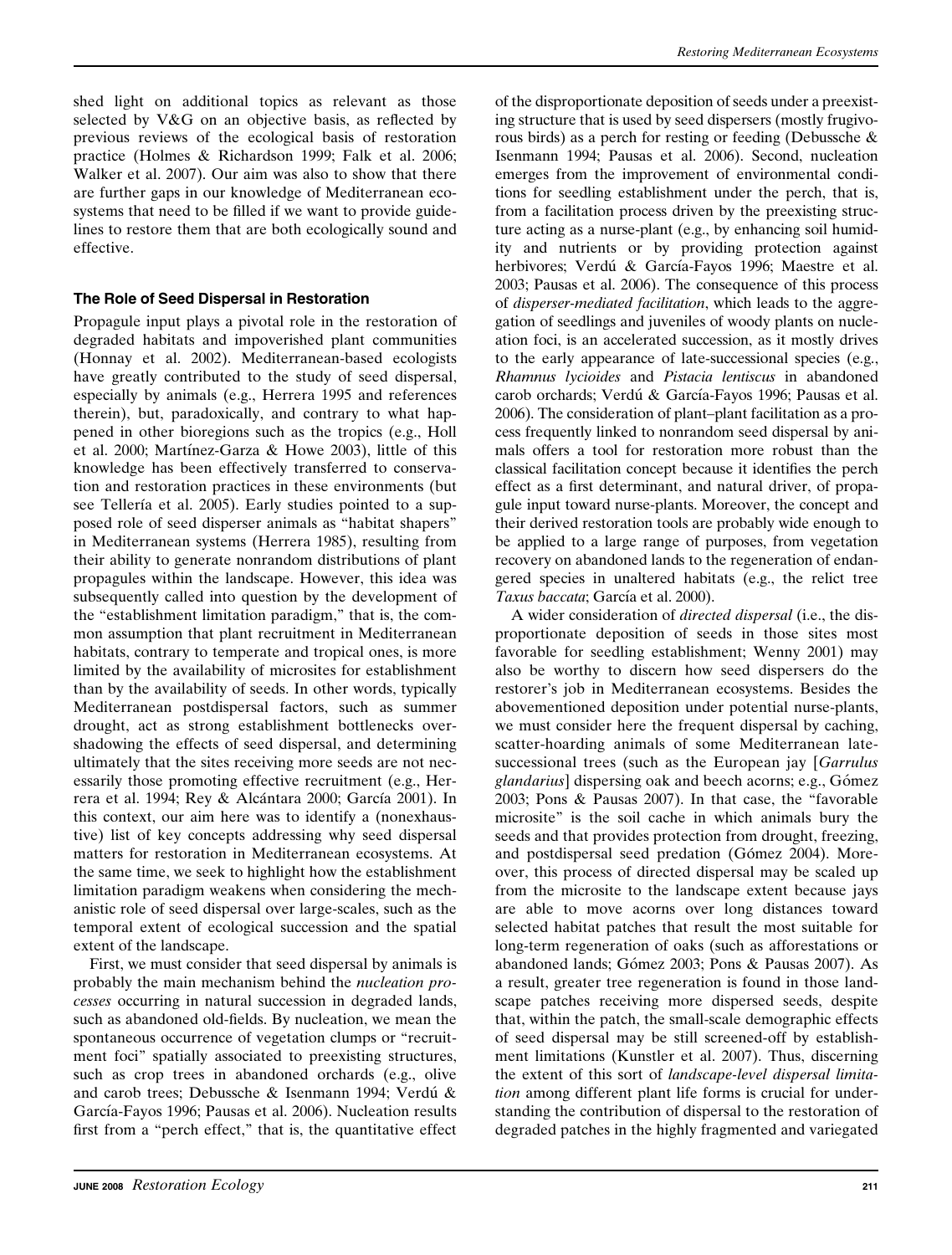landscapes of the Mediterranean regions. Moreover, disentangling the mechanisms behind the hierarchical response of seed dispersers to the multiscaled spatial heterogeneity of Mediterranean environments will allow us to identify which combinations of disperser assemblages and landscape scenarios are the best for effective plant regeneration.

## Using Succession Vegetation Models in Restoration

It is widely accepted that a profound knowledge on vegetation dynamics is strictly necessary to be mimicked in restoration projects and land management (Bradshaw 1983; Wiebleg & Felinks 2001). As a corollary, it is desirable to develop a theory of vegetation dynamics at every spatial and temporal scale (van der Maarel 2005) to be subsequently translated into adequate restoration designs.

In this sense, the status quo in the Mediterranean Basin seems favorable for designing good restoration projects because, probably, the vegetation of this region is one of the best known at a global scale. This is due to the exhaustive work and local abundance of botanists and phytosociologists, who have accumulated a valuable and useful knowledge of the flora and vegetation of most regions. In addition, a complex classification of vegetation types and deterministic dynamic models with an evident Clementsian influence have been proposed. They are based on the existence of the so-called ''climax'' vegetation and relatively simple degradation–succession pathways. These models have been organized in a complicated taxonomy of vegetation series (i.e., sigmetum) and, in certain cases, in graph networks where the change between conspicuous vegetation states is causally linked one to one by specific factors (i.e., grazing or wildfire). This effort has culminated in some encyclopedic works such as the map of the potential natural vegetation of the Iberian Peninsula (Rivas Martínez 1987; see also Bredenkamp et al. 1998, for a review of different possibilities to deal with potential vegetation).

However, the usefulness of this knowledge to restoration purposes is limited. First, the utility of detailed floristic description beyond providing a list of candidate plants for revegetation is not clear. Second, some ecologists consider that phytosociology conveys a too rigid view of successional processes in the Mediterranean (e.g., Mazzoleni et al. 2004) and, consequently, extremely difficult to translate into appropriate restoration protocols at adequate spatial scales. It is undeniable that phytosociologists have tremendous difficulties in adequately incorporating recent ecological developments such as inhibitory or parallel succession, alternative stable states, small-scale patch dynamics, or degradation thresholds in their models of vegetation dynamics. Basic questions that should be urgently answered, such as how fast and deterministic succession is in Mediterranean ecosystems, remain scarcely explored. Phytosociologists should integrate current ecological knowledge in their dynamic models (Cortina et al. 2006). More specifically, vegetation models should consider that dynamics is governed by three general processes: differential site availability, species availability, and species performance (see details in Pickett & Cadenasso 2005). These three processes interact and reflect the type of disturbance and the neighborhood of the site where succession occurs at several spatial scales. Site availability is mainly the result of disturbance, species availability is related to dispersal and seed bank dynamics, and differential species performance is based on life history peculiarities. If these processes are incorporated into vegetation models, it is difficult to imagine deterministic and unambiguous succession trajectories.

In addition, some well-established and accepted ecological concepts are being revised. For instance, the concept of direct regeneration or autosuccession in Mediterranean ecosystems, especially after wildfires, has become a paradigm for many Mediterranean community ecologists (e.g., Hanes 1971; Lloret et al. 2002; Buhk et al. 2007). However, recent studies (Rodrigo et al. 2004; Baeza et al. 2007) have found that direct regeneration is not the unique response after severe perturbations, at least for some Mediterranean pine woodlands. Consequently, the idea that autosuccession in these Mediterranean ecosystems was a feedback mechanism promoting persistence in a scenario of continuous and historical human pressure should not be taken as a dogma.

Patch dynamics at small spatial scales seems the usual successional driver in most stressful Mediterranean habitats such as saxicolous communities (Escudero 1996), salt marsh communities (Castellanos et al. 1994), and semiarid shrublands (Pugnaire et al. 1996). Factors at hierarchic scales may control the vegetation dynamics of some Mediterranean habitats; for instance, at a large-scale, both individual and plant community patterns on gypsum hills are related to some soils' properties linked to topography (Rubio & Escudero 2000) or some biotic allelopathic constraints (Escudero et al. 2000a), but at smaller scales, the establishment of gypsophytes is closely linked to the physical characteristics of the biological soil crust (Escudero et al. 2000b, 2007; Romao & Escudero 2005). Furthermore, small variations in substrate conditions at very small scale may cause profound changes in the vegetation dynamics (Pueyo & Alados 2007).

We need studies of primary and secondary succession on human-made Mediterranean habitats (Marrs & Bradshaw 1993; Bonet 2004; Dana & Mota 2006), which will improve our still relatively scarce knowledge on the dynamics of Mediterranean vegetation. Unfortunately, there are very few studies that have been carried out over chronosequences (Bonet & Pausas 2004; Mazzoleni et al. 2004), and limited information from permanent plots or long-term studies is available. There is a long tradition from permanent plot studies in central Europe (Bakker et al. 1996), but there is not this type of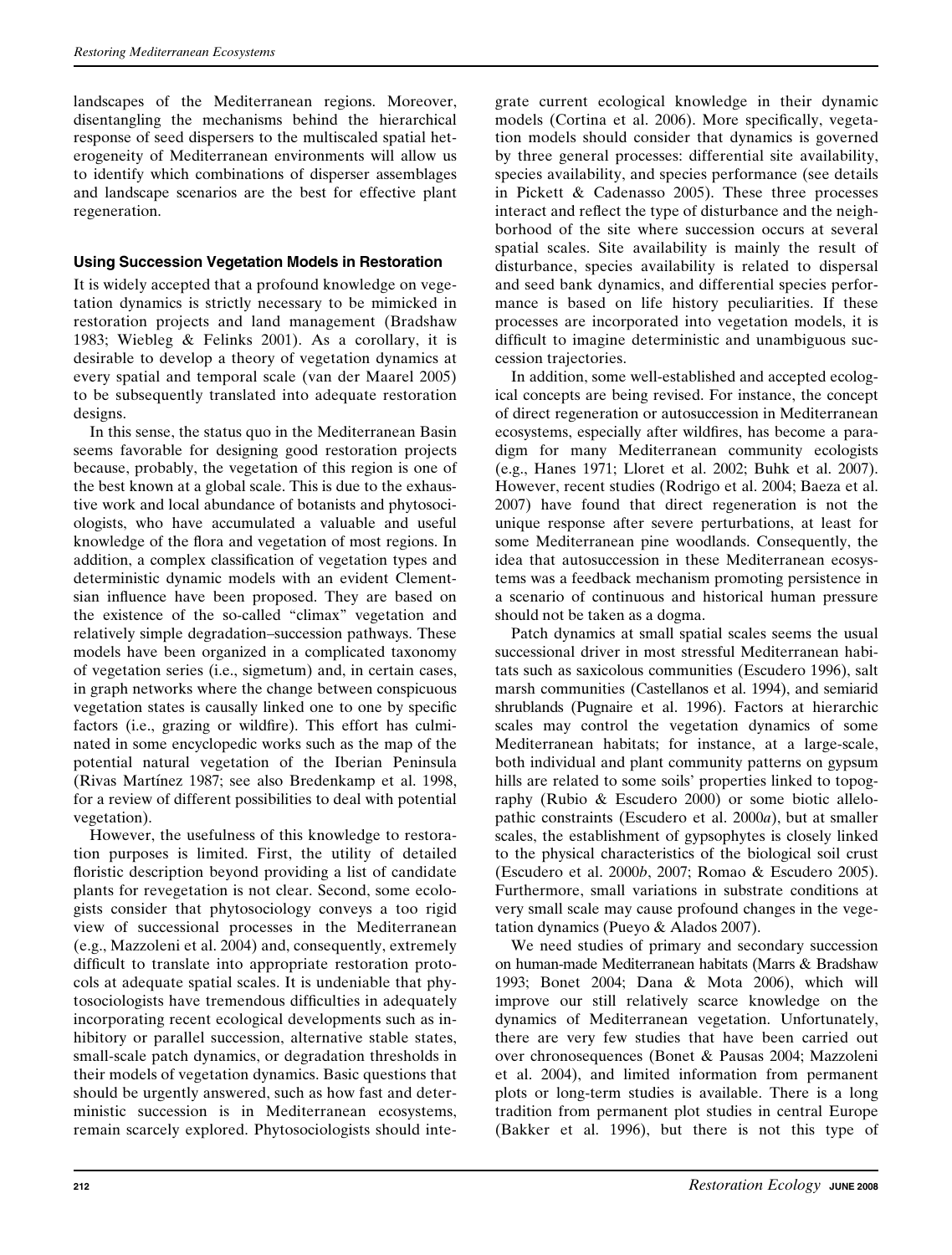infrastructure in the Mediterranean Basin. This should be a priority for the Mediterranean scientific community.

Current vegetation knowledge may be useful for broad and landscape-scale planning, but most restoration projects need an improvement of our scarce knowledge of small-scale spatial vegetation dynamics. With such a type of information, we will greatly advance in the establishment of sound restoration measures. Mediterranean phytosociologists and community ecologists should integrate their complementary knowledge to build new vegetation dynamics models (Carmel & Kadmon 2000), which could be used to improve our restoration designs.

#### Ecosystem Functioning and Restoration

A major challenge facing today's ecologists is to determine the links and relative importance of abiotic and biotic factors as drivers of ecosystem functioning (Loreau et al. 2001). Such knowledge is relevant for restoration ecologists and practitioners for two primary reasons. First, because restoration actions ultimately aim to recover those ecosystem attributes and functional processes that have been lost or reduced with degradation, such as carbon fixation, soil stability—particularly important in many desertification-prone Mediterranean areas—infiltration, run-off control, and nutrient cycling (Whisenant 1999; Maestre & Cortina 2004a). Second, because incorporating information on the ecosystem's functional status and its drivers may help save resources for restoration by improving the criteria to select the areas to be acted upon, and the ecosystem components or functions that should be restored first (Tongway & Hindley 2000; Maestre & Cortina 2004b).

Many theories predicting how ecosystem composition, structure, and functioning are linked along degradation/ restoration trajectories have been developed during recent decades (e.g., Bradshaw 1984; Aronson et al. 1993; Hobbs & Norton 1996; Suding & Gross 2006). Many of the conceptual models developed often imply that the lack of certain ecosystem components and/or functions may limit restoration efforts (Whisenant 1999). Some of them, such as the highly influential model proposed by Bradshaw (1984) for the reclamation of derelict land, assume that increases in structure (any description of community composition, and the way organisms are organized; Bradshaw 1984) parallel the recovery of ecosystem functioning in a linear way. This notion of a direct and simple relationship between ecosystem structure and functioning has largely influenced ecologists and restorers in the Mediterranean (Maestre & Cortina 2004a), who have often assumed an oversimplified theoretical framework assuming a single equilibrium end point (sensu Suding & Gross 2006). Most restoration actions in these areas have aimed to the direct recovery of ecosystem structure through the planting of seedlings of pioneer trees (mostly Pinus sp.) using highly mechanized procedures (Pausas et al. 2004; Amir & Rechtman 2006) and have assumed that this step

would accelerate natural succession and the recovery of ecosystem functioning under most circumstances (Ruiz de la Torre 1973; Rojo et al. 2002). Although a growing number of studies are showing that this action does not always recover either ecosystem structure or functioning, particularly under semiarid climates (e.g., Andrés & Ojeda 2002; Maestre & Cortina 2004a; Chirino et al. 2006; Goberna et al. 2007), afforestations are still being recommended and executed in the same way as has been carried out during the past decades (Rojo et al. 2002).

Despite the wide, and renewed, interest on the topic created by the rise of the biodiversity–ecosystem functioning perspective (Naeem 2006), the relationships between ecosystem structure, functioning, and *restorability* (i.e., the difficulty to bring a degraded ecosystem to a desired target state, or the effort needed to do so; Cortina et al. 2006) have been seldom assessed in Mediterranean environments. In one of such studies, Baeza et al. (2007) evaluated the relationships between ecosystem structure and functioning in shrublands and forests along a 30-year fire chronosequence in eastern Spain (see also Cortina et al. 2006). They found metastable states, hysteresis, and thresholds in the successional trajectory of vegetation, as well as a negative relationship between species richness and productivity. In other study, Maestre et al. (2006) explored the relationship between ecosystem functioning and restorability in Stipa tenacissima steppes from southeast Spain. They found that the survival of seedlings of the late-successional shrub Pis. lentiscus—their measure of restorability—was mainly controlled by abiotic conditions and showed a negative relationship with surrogates of ecosystem functioning such as the infiltration capacity of the soil.

Results such as these indicate that relationships between ecosystem structure and functioning in Mediterranean environments are complex and that the functional status of the ecosystem may not necessarily determine the outcome of restoration processes. They also highlight some of the limitations of the predominant conceptual paradigms and set the case for an invigorated research effort in the field. As a previous, but necessary, step to fully incorporate ecosystem functioning into ecological restoration, we advocate the development of a research agenda aiming to explore the relationships between ecosystem composition/structure and its functioning along landscape or degradation gradients comprising ecosystems targeted for conservation or management. Such information would be an invaluable tool to improve current restoration protocols and procedures and would also serve as a test of theories and models currently employed by restoration ecologists (see Falk et al. 2006, for a recent review).

An example of the utility of this approach is provided by recent studies carried out along degradation gradients in semiarid S. tenacissima steppes from southeast Spain (Maestre 2004; Maestre & Cortina 2004b; Maestre & Cortina 2005). They have found that basic attributes of patches (landscape units that collect water, sediments, and nutrients coming from run-off), such as their density and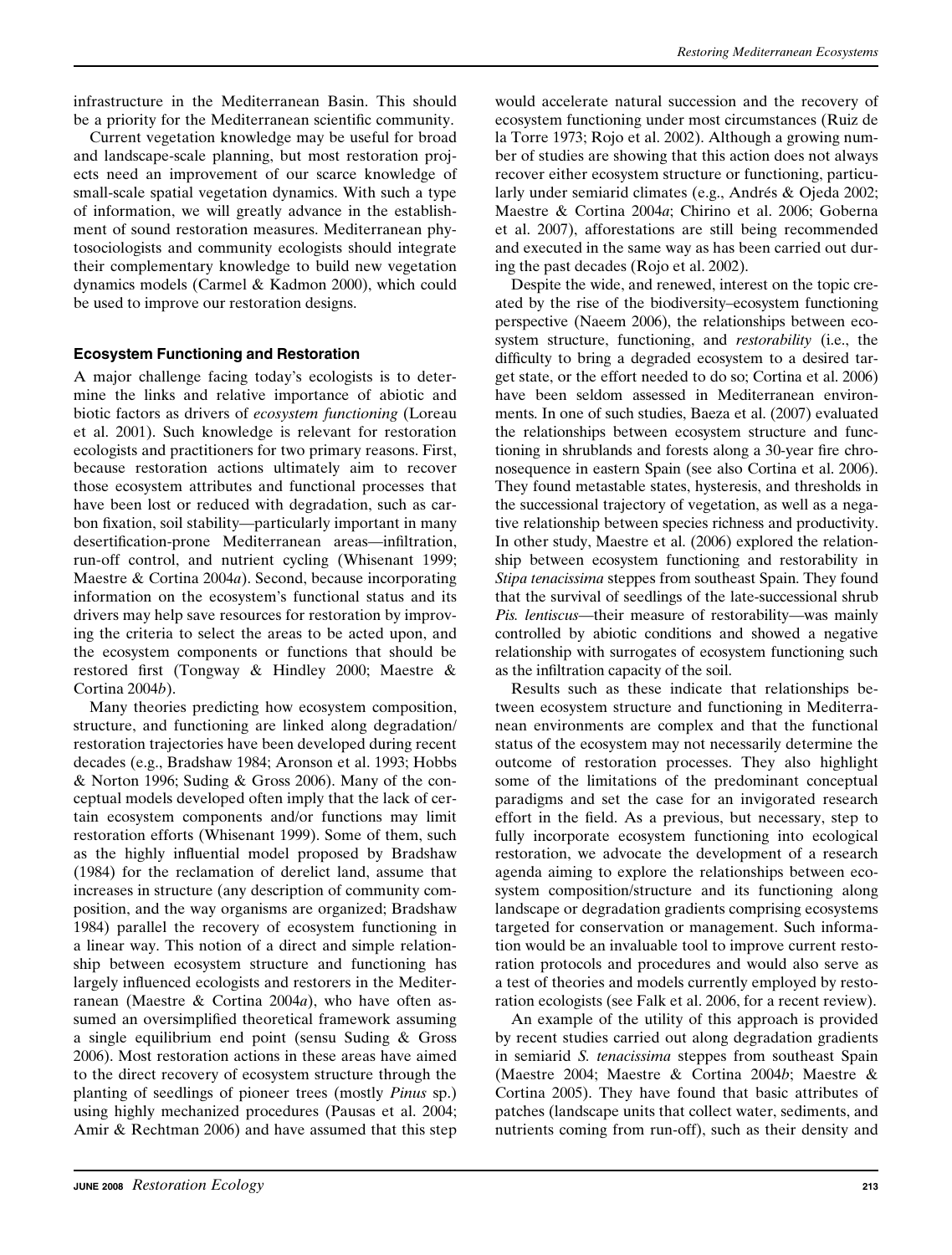the distance between them, and the cover of late-successional sprouting shrubs were major drivers of species diversity and richness and of soil stability, infiltration, and nutrient cycling in these steppes. Using this information, a two-stage restoration procedure for these steppes can be established. When they are highly degraded, restoration efforts should focus on the recovery of ecosystem structure by increasing the number of patches. This can be easily done by inserting brush piles parallel to land contours, a technique successfully employed in semiarid regions of Australia (Ludwig & Tongway 1996; Tongway & Ludwig 1996). Such artificially created patches would act as sinks of resources (soil, water, and nutrients) and seeds, providing favorable microenvironments for the recovery of vascular plants and biological soil crusts (Aguiar & Sala 1999; Bowker 2007). Once this intervention has reduced degradation processes, the next step to restore these systems should be the introduction of seedlings of native sprouting shrubs. This introduction would foster the recovery of nutrient cycling in the long term, increase ecosystem resilience, and provide suitable habitats for further spontaneous plant and wild animal colonization (Trabaud 1991; Verdú & García-Fayos 1996; López & Moro 1997).

Given the inherent difficulties associated to assessing whether a particular landscape is in need of restoration (Hobbs 2002), and what components/functions should be restored first, an in-depth consideration of the functional status of ecosystems, its drivers, and dynamics should prominently figure among the research agendas of restoration ecologists. Although challenging, any advance in the field will undoubtedly represent a step forward to develop a specific technology to establish ecologically sound restoration practices in Mediterranean ecosystems.

# Concluding Remarks

The relevance of ecological theory for restoration practice has been a controversial topic since the birth of ecological restoration in the 1980s. A dominant view has considered restoration practice as an applied spin-off of ecological theory. According to this view, ecological theory provides basic conceptual tools to restoration practitioners (Halle 2007), and restoration practice becomes a test of the soundness of ecological concepts (Bradshaw 1987). This feedback has been opposed by critics arguing against the convincingness of such a link between restoration practice and ecological theory (Halle 2007) or that restoration practice does not actually derive any beneficial input from theory (Cabin 2007). Probably, truth lies somewhere in the middle between practice based on intuition and skillfulness and that based in sound knowledge of ecological principles of ecosystem functioning. In any case, we believe that an open debate around the question ''how much ecology do we need to know to restore specific— Mediterranean or other—ecosystems?'' will help find that middle ground. We encourage the editors and readers of Restoration Ecology to pursue such debate.

#### Implications for Practice

- Restoration ecologists should always consider which ecosystem features facilitate or hinder restoration. In Mediterranean ecosystems, seed dispersal, speed and determinism of succession, and ecosystem function are key topics. Paradoxically, decades of research on these topics have yielded few practical guidelines for restoration.
- Seed dispersers can save lot of work to restorationists. The establishment limitation paradigm does not acknowledge the role of dispersal limitation at large spatial scales. Nucleation processes, frugivore-mediated facilitation, and directed dispersal can be determinant at larger spatial scales even if at small scales microsite availability limits plant recruitment.
- The enormous typification work carried out by Mediterranean phytosociologists has led to an overly simplistic view of successional dynamics. How fast and deterministic succession is remains mostly unexplored. The possibility of parallel successional trajectories, stable alternative states, small-scale patch dynamics, and degradation thresholds need to be taken into account, and long-term monitoring of successional dynamics is urgently needed.
- The relationship between ecosystem structure and functioning in Mediterranean environments is complex. Information on the functional status of ecosystems is helpful to identify processes hindering natural recovery after disturbances and to set priorities on the areas and ecosystem components to be restored.

### Acknowledgments

F.T.M. was supported by a Ramón y Cajal contract from the Spanish Ministerio de Educación y Ciencia (MEC). This review was made possible thanks to the REMEDINAL (S-0505/AMB/0335), CGL2006-09431, CGL2006-27872-E, and INTERCAMBIO (BIOCON06\_039) projects, funded by Comunidad de Madrid, MEC, and Fundación BBVA, respectively.

#### LITERATURE CITED

- Aguiar, M. R., and O. E. Sala. 1999. Patch structure, dynamics and implications for the functioning of arid ecosystems. Trends in Ecology and Evolution 14:273–277.
- Amir, S., and O. Rechtman. 2006. The development of forest policy in Israel in the 20th century: implications for the future. Forest Policy and Economics 8:35–51.
- Andrés, C., and F. Ojeda. 2002. Effects of afforestation with pines on woody plant diversity of Mediterranean heathlands in southern Spain. Biodiversity and Conservation 11:1511–1520.
- Aronson, J., C. Floret, E. Le Floc'h, C. Ovalle, and R. Pontanier. 1993. Restoration and rehabilitation of degraded ecosystems in arid and semiarid regions. I. A view from the South. Restoration Ecology 1:8–17.
- Baeza, M. J., A. Valdecantos, J. A. Alloza, and V. R. Vallejo. 2007. Human disturbance and environmental factors as drivers of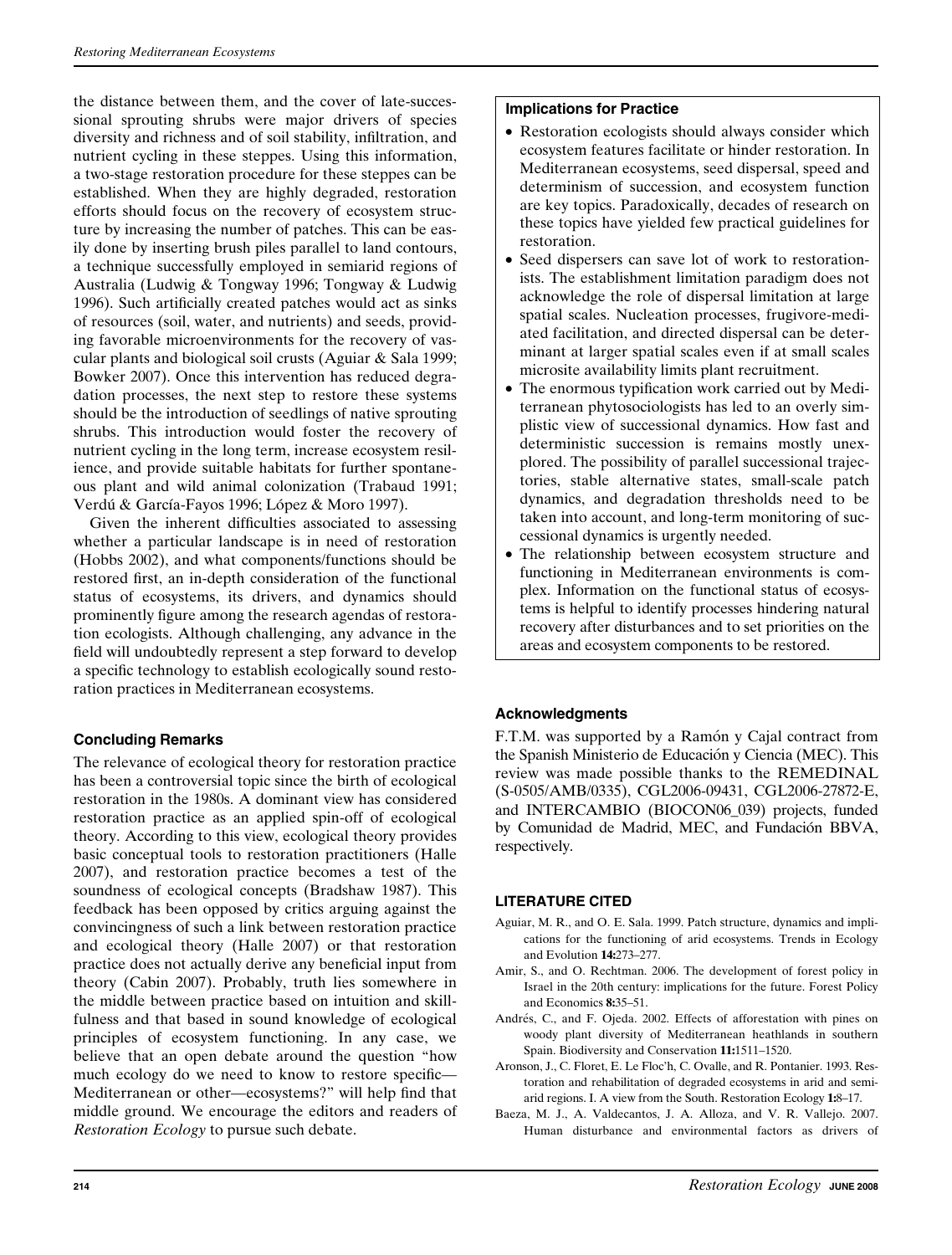long-term post-fire regeneration patterns in Mediterranean forests. Journal of Vegetation Science 18:241–250.

- Bakker, J. P., H. Olff, J. H. Willens, and M. Zobel. 1996. Why do we need permanent plots in the study of long-term vegetation dynamics? Journal of Vegetation Science 7:147–156.
- Bonet, A. 2004. Secondary succession on semi-arid Mediterranean oldfields in south-eastern Spain: insights for conservation and restoration of degraded lands. Journal of Arid Environments 56:213–233.
- Bonet, A., and J. G. Pausas. 2004. Species richness and cover along a 60-year chronosequence in old-fields of southeastern Spain. Plant Ecology 174:257–270.
- Bowker, M. A. 2007. Biological soil crust rehabilitation in theory and practice: an underexploited opportunity. Restoration Ecology 15:13–23.
- Bradshaw, A. D. 1983. The reconstruction of ecosystems. Journal of Applied Ecology 20:1–17.
- Bradshaw, A. D. 1984. Ecological principles and land reclamation practice. Landscape Planning 11:35–48.
- Bradshaw, A. D. 1987. Restoration: an acid test for ecology. Pages 24–29 in W. R. Jordan, M. E. Gilpin, and J. D. Aber, editors. Restoration ecology: a synthetic approach to ecological research. Cambridge University Press, Cambridge, United Kingdom.
- Bredenkamp, G., M. Chytry, H. Fischer, Z. Neuhäslouva, and E. van der Maarel, editors. 1998. Vegetation mapping: theory, methods and case studies. Applied Vegetation Science 1:166–266.
- Buhk, C., A. Meyn, and A. Jentsch. 2007. The challenge of plant regeneration after fire in the Mediterranean Basin: scientific gaps in our knowledge on plant strategies and evolution of traits. Plant Ecology 192:1–19.
- Cabin, R. J. 2007. Science-driven restoration: a square grid on a round earth? Restoration Ecology 15:1–7.
- Carmel, Y., and R. Kadmon. 2000. Spatio-temporal predictive models of Mediterranean vegetation dynamics. Ecological Applications 11: 268–280.
- Castellanos, E. M., M. E. Figueroa, and A. J. Davy. 1994. Nucleation and facilitation in saltmarsh succession: interactions between Spartima maritima and Arthrocnemum perenne. Journal of Ecology 82: 239–248.
- Chirino, E., A. Bonet, J. Bellot, and J. R. Sánchez. 2006. Effects of 30-year-old Aleppo pine plantations on runoff, soil erosion, and plant diversity in a semi-arid landscape in south eastern Spain. Catena 65:19–29.
- Cortina, J., F. T. Maestre, V. R. Vallejo, J. Baeza, A. Valdecantos, and M. Pérez-Devesa. 2006. Ecosystem function and restoration success: are they related? Journal for Nature Conservation 14:152–160.
- Dana, E. D., and J. F. Mota. 2006. Vegetation and soil recovery on gypsum outcrops in semi-arid Spain. Journal of Arid Environments 65: 444–459.
- Debussche, M., and P. Isenmann. 1994. Bird-dispersed seed rain and seedling establishment in a patchy Mediterranean region. Oikos 69: 414–426.
- Escudero, A. 1996. Community patterns on exposed cliffs in a Mediterranean calcareous mountain. Vegetatio 125:99–110.
- Escudero, A., M. J. Albert, and F. Pérez-García. 2000a. Inhibitory effects of Artemisia herba-alba on the germination of the gypsophyte Helianthemum squamatum. Plant Ecology 148:71–80.
- Escudero, A., J. M. Iriondo, J. M. Olano, J. M. Rubio, and R. Somolinos. 2000b. Factors affecting the establishment of a gypsophyte: the case of Lepidium subulatum. American Journal of Botany 87:861–871.
- Escudero, A., I. Martínez, A. de la Cruz, M. G. Otálora, and F. T. Maestre. 2007. Soil lichens have species-specific effects on the seedling emergence of three gypsophile plant species. Journal of Arid Environments 70:18–28.
- Falk, D. A., M. A. Palmer, and J. B. Zedler, editors. 2006. Foundations of restoration ecology: the science and practice of ecological restoration. Island Press, Washington, D.C.
- García, D. 2001. Effects of seed dispersal on Juniperus communis recruitment on a Mediterranean mountain. Journal of Vegetation Science 12:839–848.
- García, D., R. Zamora, J. A. Hódar, J. M. Gómez, and J. Castro. 2000. Yew (Taxus baccata L.) regeneration is facilitated by fleshy-fruited shrubs in Mediterranean environments. Biological Conservation 95: 31–38.
- Goberna, M., J. Sanchez, J. A. Pascual, and C. García. 2007. Pinus halepensis Mill. plantations did not restore organic carbon, microbial biomass and activity levels in a semi-arid Mediterranean soil. Applied Soil Ecology 36:107–115.
- Gómez, J. M. 2003. Spatial patterns in long-distance dispersal of Quercus ilex acorns by jays in a heterogeneous landscape. Ecography 26: 573–584.
- Gómez, J. M. 2004. Importance of microhabitat and acorn burial on Quercus ilex early recruitment: non-additive effects on multiple demographic processes. Plant Ecology 172:287–297.
- Halle, S. 2007. Science, art, or application—the ''karma'' of restoration ecology. Restoration Ecology 15:358–361.
- Hanes, T. 1971. Succession after fire in the chaparral of southern California. Ecological Monographs 41:27–42.
- Herrera, C. M. 1985. Habitat-consumer interactions in frugivorous birds. Pages 341–367 in M. L. Cody, editor. Habitat selection in birds. Academic Press, New York.
- Herrera, C. M. 1995. Plant-vertebrate seed dispersal systems in the Mediterranean: ecological, evolutionary and historical determinants. Annual Review of Ecology and Systematics 26:705–727.
- Herrera, C. M., P. Jordano, L. López-Soria, and J. A. Amat. 1994. Recruitment of a mast-fruiting, bird-dispersed tree: bridging frugivore activity and seedling establishment. Ecological Monographs 64: 315–344.
- Hobbs, R. J. 2002. The ecological context: a landscape perspective. Pages 24–46 in M. R. Perrow and A. J. Davy, editors. Handbook of ecological restoration, vol. 1. Cambridge University Press, Cambridge, United Kingdom.
- Hobbs, R. J., and D. A. Norton. 1996. Towards a conceptual framework for restoration ecology. Restoration Ecology 4:93–110.
- Holl, K. D., M. E. Loik, E. H. V. Lin, and I. A. Samuels. 2000. Tropical montane forest restoration in Costa Rica: overcoming barriers to dispersal and establishment. Restoration Ecology 8:339–349.
- Holmes, P. M., and D. M. Richardson. 1999. Protocols for restoration based on recruitment dynamics, community structure, and ecosystem function: perspectives from South African fynbos. Restoration Ecology 7:215–230.
- Honnay, O., B. Bossuyt, K. Verheyen, H. Butaye, H. Jacquemyn, and M. Hermy. 2002. Ecological perspectives for the restoration of plant communities in European temperate forests. Biodiversity and Conservation 11:213–242.
- Kunstler, G., W. Thuiller, T. Curt, M. Bouchaud, R. Jouvie, F. Deruette, and J. Lepart. 2007. Fagus sylvatica L. recruitment across a fragmented Mediterranean landscape, importance of long-distance dispersal, abiotic conditions and biotic interactions. Diversity and Distributions 13:799–807.
- Lloret, F., E. Calvo, X. Pons, and R. Díaz-Delgado. 2002. Wildfires and landscape patterns in the Eastern Iberian Peninsula. Landscape Ecology 17:745–759.
- López, G., and M. J. Moro. 1997. Birds of Aleppo pine plantations in south-east Spain in relation to vegetation composition and structure. Journal of Applied Ecology 34:1257–1272.
- Loreau, M., S. Naeem, P. Inchausti, J. Bengtsson, J. P. Grime, A. Hector, et al. 2001. Biodiversity and ecosystem functioning: current knowledge and future challenges. Science 294:804–808.
- Ludwig, J. A., and D. J. Tongway. 1996. Rehabilitation of semiarid landscapes in Australia. II. Restoring vegetation patches. Restoration Ecology 4:398–406.